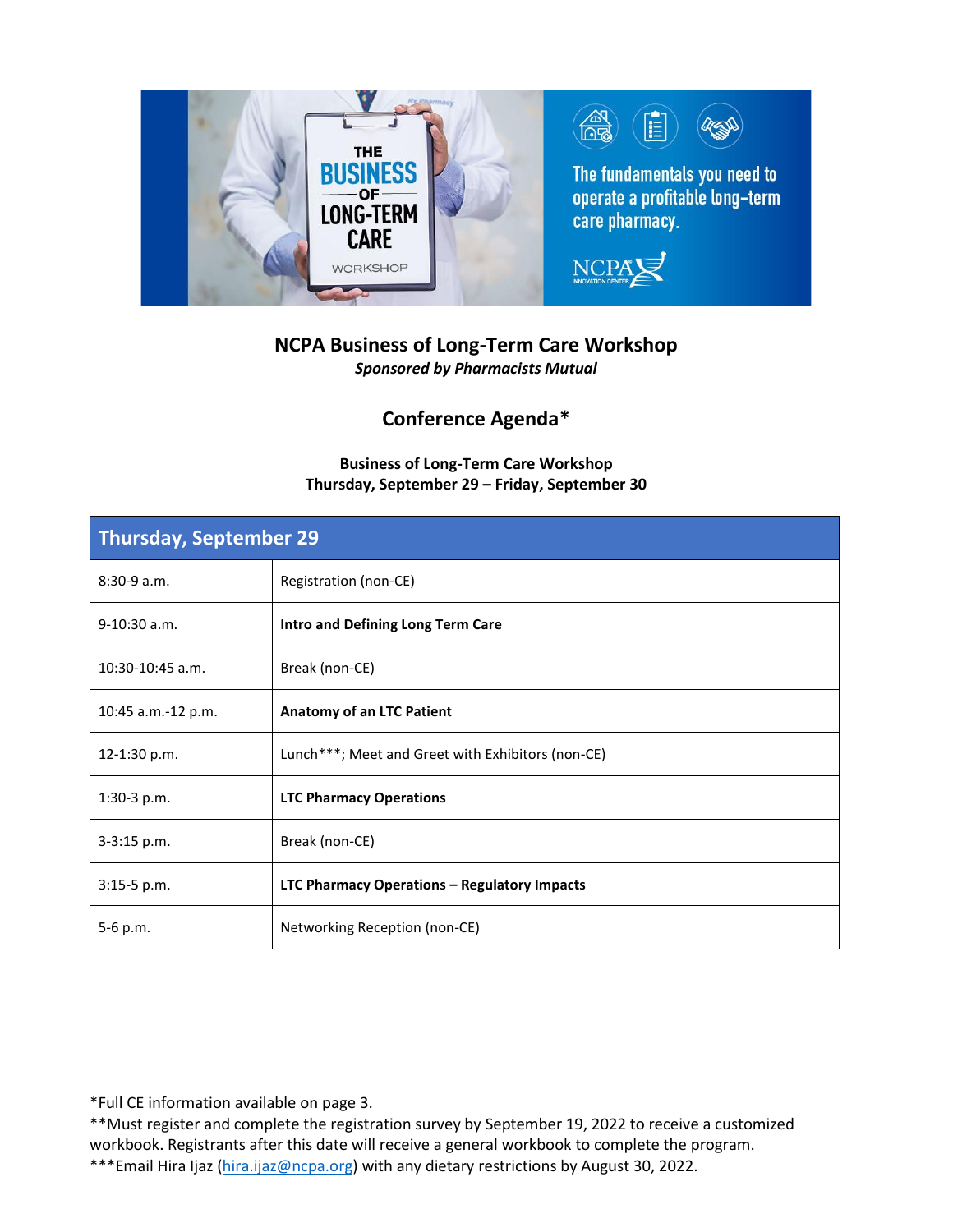| <b>Friday, September 30</b> |                             |
|-----------------------------|-----------------------------|
| $8 - 8:30$ a.m.             | Breakfast (non-CE)          |
| 8:30-10:45 a.m.             | <b>Drivers of Margin</b>    |
| $10:45-11$ a.m.             | Break (non-CE)              |
| 11-12:30 p.m.               | <b>Drivers of Margin II</b> |
| 12:30 p.m.-1:30 p.m.        | Lunch (non-CE)              |
| 1:30-3 p.m.                 | <b>Acquiring Business</b>   |
| 3-3:15 p.m.                 | Break (non-CE)              |
| 3:15-4 p.m.                 | <b>Building a Plan</b>      |
| 4-5 p.m.                    | Q&A Workshop (non-CE)       |

#### **Speakers:**

Paul Shelton – President, PharmaComplete Consulting Services Steven Cava, Vice President of Corporate Compliance, PharmaComplete Consulting Services